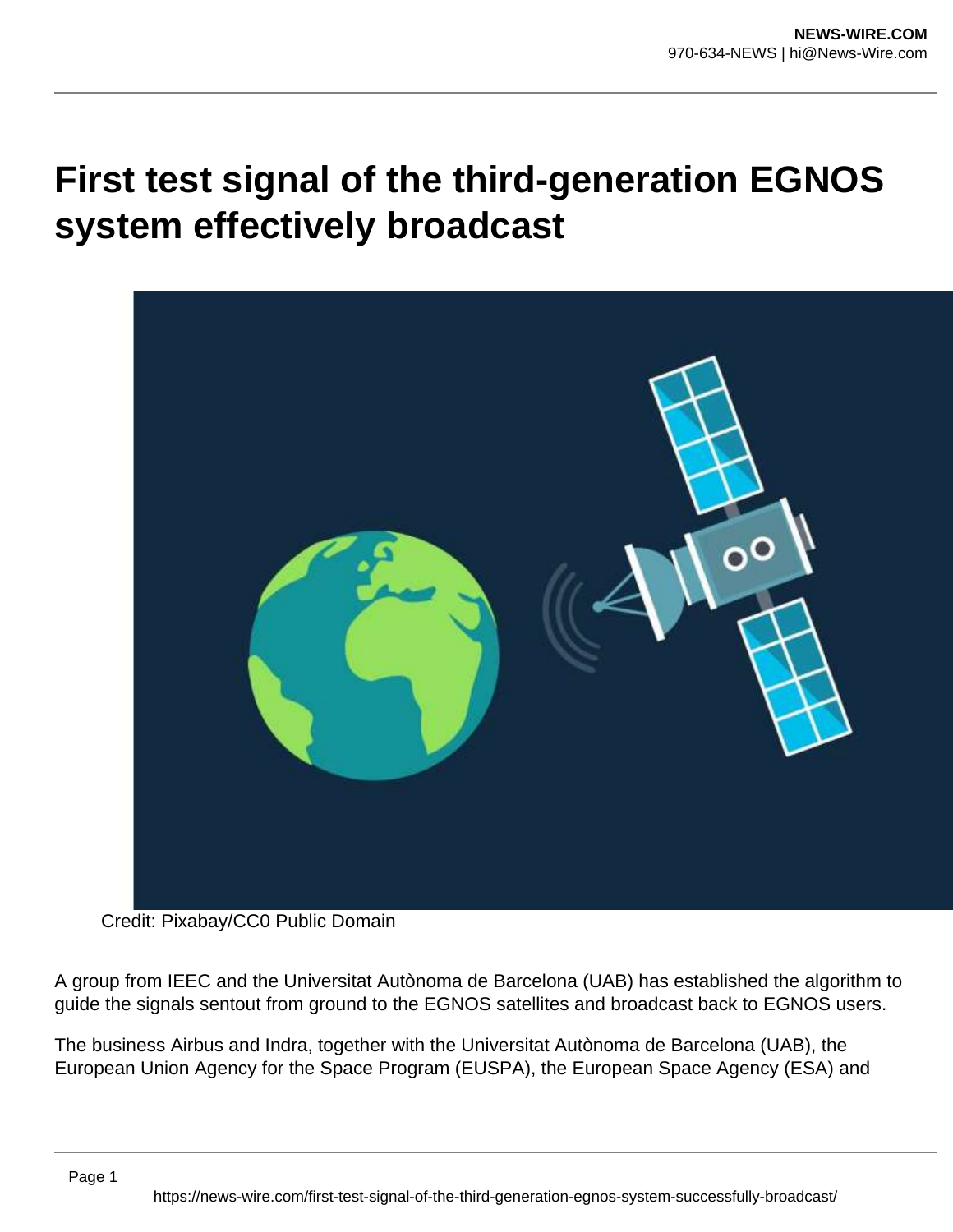Eutelsat, have effectively finished the veryfirst test signal broadcast of the third-generation (V3) EGNOS system (acronym which stands for "European Geostationary Navigation Overlay Service').

EGNOS supplies corrections and stability info for Global Positioning System (the widelyknown GPS) signals gotten by users and it is the system utilized, for circumstances, by airplanes for GPS-assisted automated landings. The brand-new EGNOS V3 will enhance and enhance both GPS and GALILEO efficiencies in some of the signal frequencies for civilian usage (more particularly, in the L1/L5 and E1/E5 bands), hence offering satellite-positioning services to the most safety-critical applications, with airplane navigation in the spotlight.

ESA granted the advancement of EGNOS V3 to a consortium led by Airbus together with Indra, with the involvement of scientists from the Institute of Space Studies of Catalonia (IEEC—Institut d'Estudis Espacials de Catalunya) at the Center of Space Studies and Research (CERES, IEEC—UAB). The group is formed by Dr. Sergi Locubiche-Serra and Professors Gonzalo Seco-Granados and José A. López-Salcedo, scientists of the UAB's Department of Telecommunications and Systems Engineering and IEEC members.

The scientists have established the algorithm executed in the "Navigation Land Earth Station' (NLES) that guides the signals sentout from the ground to the EGNOS satellites and from these to the users. This algorithm, an vital part of the EGNOS system, enables seeing the gotten signal as if it hadactually been created on the satellite and not on ground as it infact is, and endsupbeing one of the essential parts for the operation of the EGNOS system and, in this case, the upcoming EGNOS V3 system.

Experimental tests of this algorithm were brought out in November 2021 throughout the veryfirst EGNOS V3 on-site proof-of-concept occasion where the algorithm was executed on a genuine NLES station and transmission with a genuine satellite was carriedout. The tests were finished effectively and the algorithm worked perfectly on the veryfirst effort.

Therefore, this veryfirst combination concluded to verify that the algorithm developed by the IEEC group effectively guarantees that each signal is properly guided at the satellite output by adjusting in genuine time the uplink transmitted signal from ground NLES stations.

## **EGNOS V3**

The 3rd generation of EGNOS will run on a multi-frequency and multi-constellation basis (GPS, GALILEO), embedding security security versus cyber-attacks.

The EGNOS-V3 test-signal project included the brand-new variation of the EGNOS V3's NLES, established by Indra as well as the Eutelsat E5WB's dual-frequency SBAS payload established by Airbus.

EGNOS and its developments are handled by the EU Agency for the Space Program under the governance of the European Commission Directorate-General for Defense, Industry and Space (DG-DEFIS). The systems are created and established by ESA.